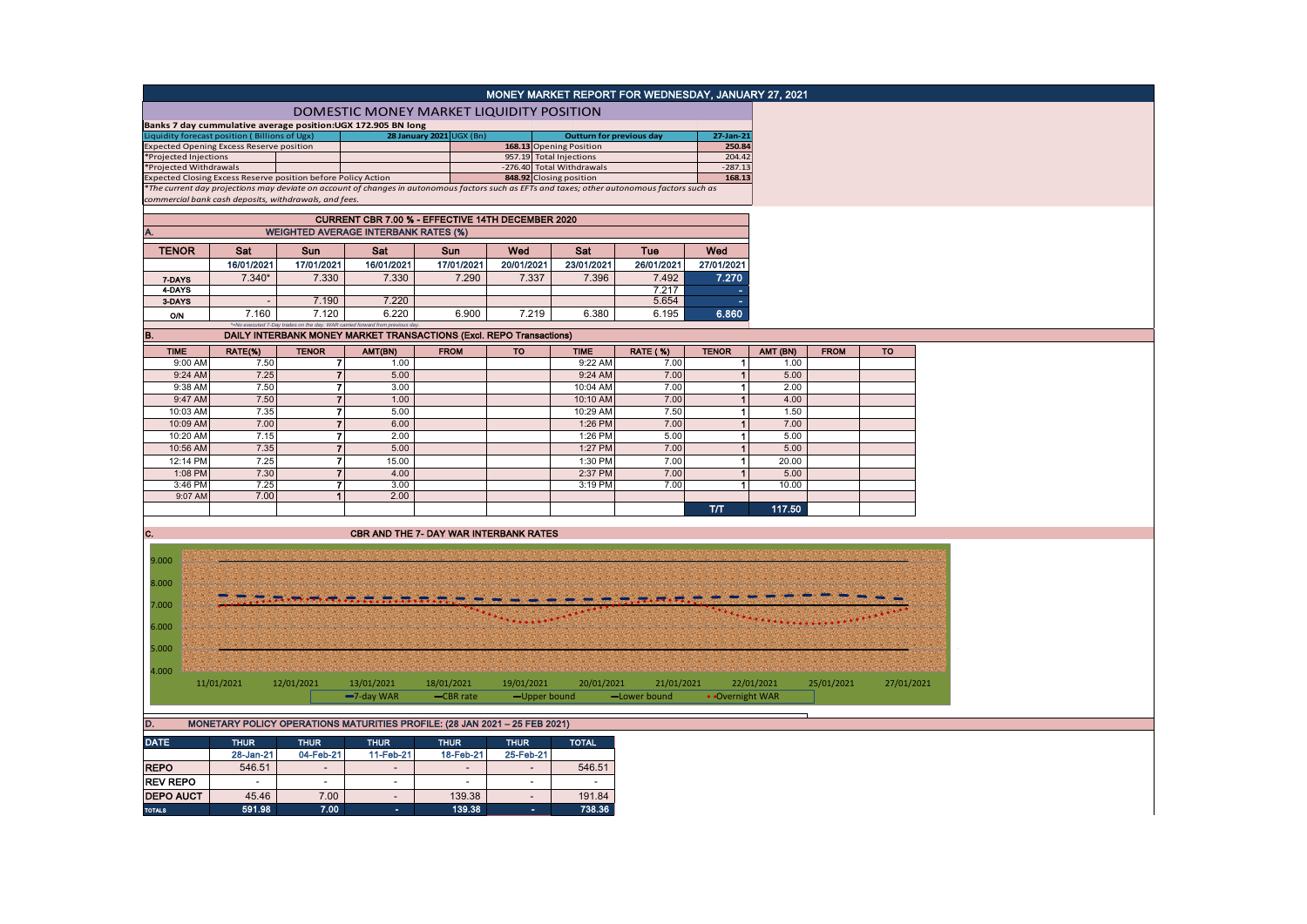|                                                         |                                             |                             | Total O/S Deposit Auction balances held by BOU up to 18 MARCH 2021: UGX 294 BN               |            |                               |                                                |                |                             |                         |                                |                         |          |                             |          |                             |        |  |
|---------------------------------------------------------|---------------------------------------------|-----------------------------|----------------------------------------------------------------------------------------------|------------|-------------------------------|------------------------------------------------|----------------|-----------------------------|-------------------------|--------------------------------|-------------------------|----------|-----------------------------|----------|-----------------------------|--------|--|
|                                                         |                                             |                             | Total O/S Repo, Reverse Repo & Deposit Auction balances held by BOU: UGX 840 BN              |            |                               |                                                |                |                             |                         |                                |                         |          |                             |          |                             |        |  |
|                                                         | (EI) STOCK OF TREASURY SECURITIES           |                             |                                                                                              |            | Eii)                          | <b>MONETARY POLICY MARKET OPERATIONS</b>       |                |                             |                         |                                |                         |          |                             |          |                             |        |  |
|                                                         | LAST TBIILS ISSUE DATE: 15-JAN-2021         |                             |                                                                                              |            |                               | (VERTICAL REPOS, REV-REPOS & DEPOSIT AUCTIONS) |                |                             |                         |                                |                         |          |                             |          |                             |        |  |
|                                                         | On-the-run O/S T-BILL STOCKs (Billions-UGX) |                             | 5.984.483                                                                                    | 28/01/2021 | OMO                           | <b>ISSUE DATE</b>                              | <b>AMOUNT</b>  | <b>WAR</b>                  | <b>RANGE</b>            | <b>TENOR</b>                   |                         |          |                             |          |                             |        |  |
| 17,446.895<br>On-the-run O/S T-BONDSTOCKs(Billions-UGX) |                                             |                             |                                                                                              | 28/01/2021 | <b>REPO</b>                   | 26-Nov                                         | 1,396.00       | 7.000                       |                         | $\overline{7}$                 |                         |          |                             |          |                             |        |  |
|                                                         | TOTAL TBILL & TBOND STOCK- UGX              |                             | 23,431.378                                                                                   |            | <b>DAUT</b>                   | 26-Nov                                         | 80.17          | 7.557                       |                         | 56                             |                         |          |                             |          |                             |        |  |
| O/S=Outstanding                                         |                                             |                             |                                                                                              |            | <b>DAUT</b>                   | 26-Nov                                         | 80.17          | 7.557                       |                         | 56                             |                         |          |                             |          |                             |        |  |
| <b>MATURITY</b>                                         | TOTAL STOCK YTM (%)                         |                             | <b>CHANGE IN</b>                                                                             |            | <b>REVREPO</b>                | 01-Dec                                         | 282.00         | 7.000                       |                         | $\mathbf{1}$<br>$\overline{1}$ |                         |          |                             |          |                             |        |  |
|                                                         | (BN UGX)                                    | <b>AT CUT OFF*</b>          | YTM (+/-)                                                                                    |            | <b>REVREPO</b><br><b>REPO</b> | 02-Dec                                         | 165.00         | 7.000                       |                         | $\overline{7}$                 |                         |          |                             |          |                             |        |  |
| 91                                                      | 76.37                                       | 8.002                       | $-0.711$<br>$-0.283$                                                                         |            |                               | 03-Dec<br>03-Dec                               | 810.00         | 7.000<br>7.254              |                         | 28                             |                         |          |                             |          |                             |        |  |
| 182<br>364                                              | 469.55                                      | 10.713<br>13.224            | $-1.126$                                                                                     |            | <b>DAUT</b><br><b>DAUT</b>    | 03-Dec                                         | 49.97<br>44.94 | 7.503                       |                         | 56                             |                         |          |                             |          |                             |        |  |
| 2YR                                                     | 5,438.56                                    | 15.250                      | 0.700                                                                                        |            | <b>REPO</b>                   | $10 - Dec$                                     | 439.00         | 7.000                       |                         | $\overline{7}$                 |                         |          |                             |          |                             |        |  |
|                                                         | $\overline{\phantom{a}}$<br>÷.              | 15.750                      | 0.250                                                                                        |            | <b>DAUT</b>                   | $10$ -Dec                                      | 45.94          | 7.340                       |                         | 28                             |                         |          |                             |          |                             |        |  |
| 3YR<br>5YR                                              |                                             | 16.500                      | 1.600                                                                                        |            | <b>DAUT</b>                   | 10-Dec                                         | 6.92           | 7.503                       |                         | 56                             |                         |          |                             |          |                             |        |  |
| 10YR                                                    | 2,131.05<br>8,182.54                        | 16.150                      | 0.150                                                                                        |            | <b>REVREPO</b>                | 15-Dec                                         | 558.00         | 7.000                       |                         | $\overline{2}$                 |                         |          |                             |          |                             |        |  |
| 15YR                                                    | 6,343.95                                    | 16.500                      | 1.200                                                                                        |            | <b>REPO</b>                   | 21-Dec                                         | 348.50         | 7.000                       |                         | $\mathbf{3}$                   |                         |          |                             |          |                             |        |  |
| 20YR                                                    | 789.35                                      | 17.500                      |                                                                                              |            | <b>REPO</b>                   | 24-Dec                                         | 350.00         | 7.000                       |                         | $\overline{7}$                 |                         |          |                             |          |                             |        |  |
|                                                         |                                             |                             |                                                                                              |            | <b>DAUT</b>                   | 24-Dec                                         | 68.31          | 7.590                       |                         | 56                             |                         |          |                             |          |                             |        |  |
|                                                         |                                             |                             | Cut OFF is the lowest price/ highest yield that satisfies the auction awarded amount.        |            | <b>REVREPO</b>                | $28-Dec$                                       | 963.00         | 7.000                       |                         | 3                              |                         |          |                             |          |                             |        |  |
|                                                         |                                             |                             |                                                                                              |            | <b>REVREPO</b>                | 31-Dec                                         | 384.00         | 7.000                       |                         | $\overline{4}$                 |                         |          |                             |          |                             |        |  |
|                                                         |                                             |                             |                                                                                              |            | <b>REPO</b>                   | 12-Jan                                         | 497.00         | 7.000                       |                         | 3                              |                         |          |                             |          |                             |        |  |
|                                                         |                                             |                             |                                                                                              |            | <b>REPO</b>                   | 20-Jan                                         | 621.00         | 7.000                       |                         | $\overline{1}$                 |                         |          |                             |          |                             |        |  |
|                                                         |                                             |                             |                                                                                              |            | <b>REPO</b>                   | $21 - Jan$                                     | 355.00         | 7.000                       |                         | $\overline{7}$                 |                         |          |                             |          |                             |        |  |
|                                                         |                                             |                             |                                                                                              |            | <b>DAUT</b>                   | 21-Jan                                         | 69.89          | 7.312                       |                         | 28                             |                         |          |                             |          |                             |        |  |
|                                                         |                                             |                             |                                                                                              |            | <b>DAUT</b>                   | $21 - Jan$                                     | 100.92         | 7.623                       |                         | 56                             |                         |          |                             |          |                             |        |  |
|                                                         |                                             |                             |                                                                                              |            | <b>REPO</b>                   | $27 - Jan$                                     | 191.00         | 7.000                       |                         |                                |                         |          |                             |          |                             |        |  |
|                                                         |                                             |                             |                                                                                              |            |                               |                                                |                |                             |                         |                                |                         |          |                             |          |                             |        |  |
| H.                                                      |                                             |                             | DAILY SECONDARY MARKET QUOTES (On-the-run GOVERNMENT TREASURY SECURITIES -End of Day Quotes) |            |                               | WAR-Weighted Average Rate                      |                |                             |                         |                                |                         |          |                             |          |                             |        |  |
|                                                         |                                             |                             | <b>T-BILLS</b>                                                                               |            |                               |                                                |                |                             |                         |                                | <b>TBONDS</b>           |          |                             |          |                             |        |  |
| <b>TENOR</b>                                            | <b>182 DR</b><br>91 DR                      |                             | 364 DR                                                                                       |            |                               | 2YR YTM                                        |                | 3YR YTM                     |                         | 5YR YTM                        |                         | 10YR YTM |                             | 15YR YTM |                             |        |  |
| <b>COUPON</b>                                           | 0.000%                                      |                             | 0.000%                                                                                       |            | 0.000%                        |                                                | 11.000%        |                             | 14.000%                 |                                | 16.625%                 |          | 17.000%                     |          | 14.250%                     |        |  |
| <b>MATURITY DATE</b>                                    |                                             | 16-Apr-21<br><b>BID/ASK</b> |                                                                                              | 16-Jul-21  |                               | 14-Jan-22<br><b>BID/ASK</b>                    |                | 13-Apr-23<br><b>BID/ASK</b> |                         | 18-Jan-24                      | 27-Aug-26               |          | 03-Apr-31<br><b>BID/ASK</b> |          | 22-Jun-34<br><b>BID/ASK</b> |        |  |
| <b>DFCU</b>                                             | 8.20                                        | 8.10                        | <b>BID/ASK</b><br>9.60                                                                       | 9.50       | 11.60                         | 11.50                                          | 15.00          | 14.90                       | <b>BID/ASK</b><br>15.05 | 14.95                          | <b>BID/ASK</b><br>16.00 | 15.90    | 16.50                       | 16.40    | 16.50                       | 16.40  |  |
| <b>ABSA</b>                                             | 8.90                                        | 8.80                        | 11.00                                                                                        | 10.90      | 13.95                         | 13.85                                          | 15.25          | 15.15                       | 15.70                   | 15.60                          | 15.75                   | 15.65    | 16.25                       | 16.15    | 16.35                       | 16.25  |  |
| <b>CRDU</b>                                             | 9.00                                        | 8.90                        | 11.00                                                                                        | 10.90      | 14.00                         | 13.90                                          | 15.20          | 15.10                       | 15.50                   | 15.40                          | 15.80                   | 15.70    | 15.75                       | 15.65    | 15.90                       | 15.80  |  |
| <b>HFBU</b>                                             | 8.50                                        | 8.40                        | 9.50                                                                                         | 9.40       | 13.95                         | 13.85                                          | 15.00          | 14.90                       | 15.70                   | 15.60                          | 16.25                   | 16.15    | 16.00                       | 15.90    | 16.35                       | 16.25  |  |
| <b>SCBU</b>                                             | 8.75                                        | 8.65                        | 11.10                                                                                        | 11.00      | 13.50                         | 13.40                                          | 14.50          | 14.40                       | 15.60                   | 15.50                          | 15.70                   | 15.60    | 16.50                       | 16.40    | 16.65                       | 16.55  |  |
| <b>STBB</b>                                             | 9.00                                        | 8.90                        | 11.00                                                                                        | 10.90      | 13.75                         | 13.65                                          | 15.00          | 14.90                       | 15.25                   | 5.00                           | 15.60                   | 15.50    | 15.60                       | 15.50    | 15.75                       | 15.65  |  |
| <b>RODA</b>                                             | 8.40                                        | 8.30                        | 10.35                                                                                        | 10.25      | 13.62                         | 13.52                                          | 15.00          | 14.90                       | 15.25                   | 15.15                          | 15.80                   | 15.70    | 15.70                       | 15.60    | 15.85                       | 15.75  |  |
| Av. Bid                                                 |                                             | 8.68                        | 10.51                                                                                        |            |                               | 13.48                                          | 14.99          |                             | 15.44                   |                                | 15.84                   |          | 16.04                       |          | 16.19                       |        |  |
| Av. Ask                                                 | 8.58                                        |                             |                                                                                              | 10.41      |                               | 13.38                                          |                | 14.89                       |                         | 13.89                          |                         | 15.74    |                             | 15.94    |                             | 16.09  |  |
| <b>Sec Mkt Yield</b>                                    | 8.629                                       |                             |                                                                                              | 10.457     |                               | 13.431                                         |                | 14.943                      |                         | 14.661                         |                         | 15.793   |                             | 15.993   |                             | 16.143 |  |
|                                                         | 9.00                                        |                             |                                                                                              |            |                               | 14.00                                          |                | 15.25                       |                         | 15.70                          |                         | 16.25    |                             | 16.50    |                             | 16.65  |  |
| BestBid                                                 |                                             |                             | 11.10                                                                                        |            |                               |                                                |                |                             |                         |                                |                         |          |                             |          |                             |        |  |

## **Daily Secondary Market for Government Securities Report for 27th January 2021**

Activity in the secondary market reduced on auction day with total volumes registered at **UGX 127.2BN** from<br>the previous business day's volumes of **UGX 242.35BN**.<br>An offshore investor traded on the Buy-Side of the market